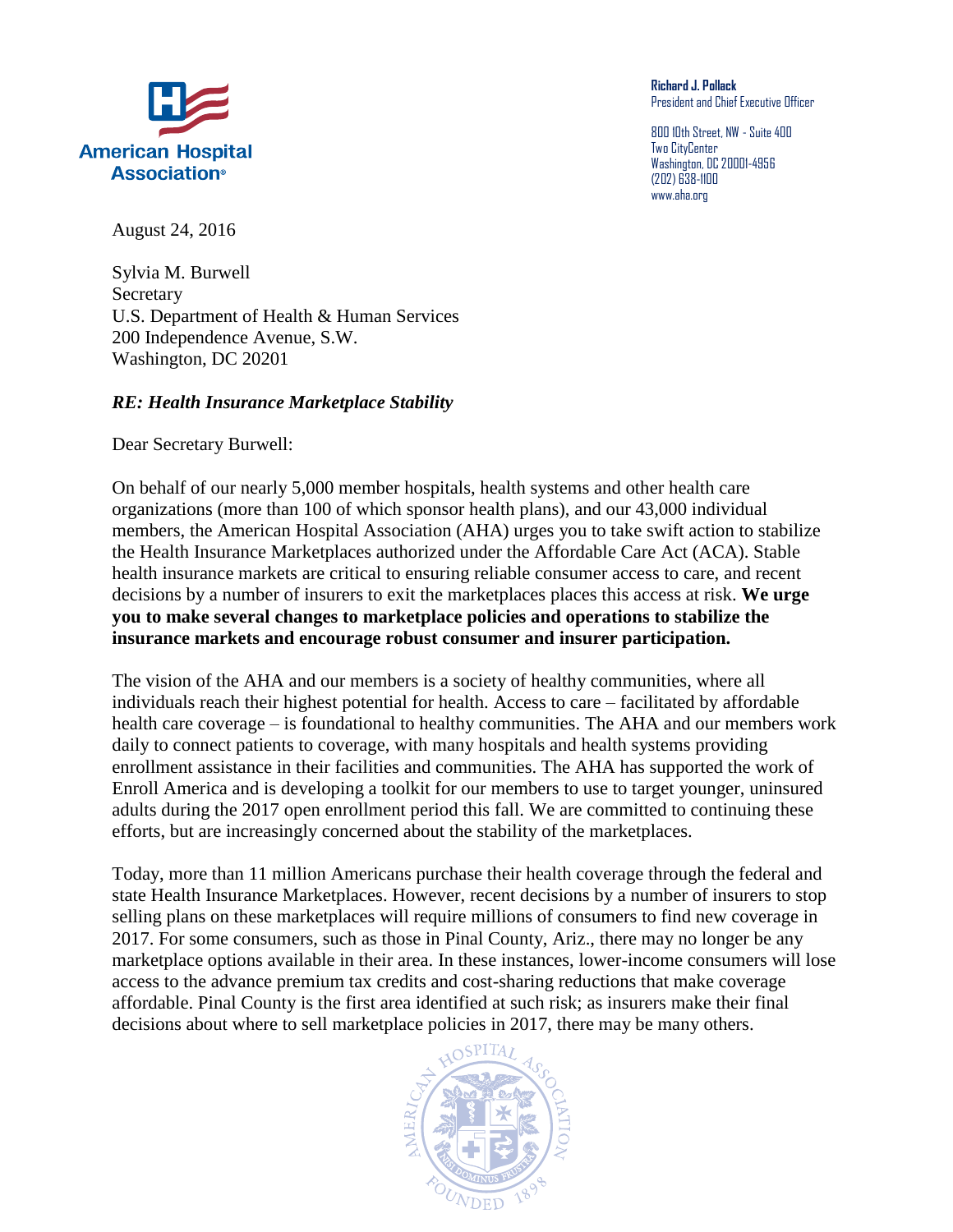Secretary Sylvia M. Burwell August 24, 2016 Page 2 of 4

A number of factors influence whether an insurer will sell a plan in a particular market. First and foremost, they must receive adequate reimbursement. To date, many insurers have experienced significant losses on their marketplace business. These losses are largely the result of inaccurate assumptions about the needs of the newly enrolled in the first years of the marketplaces. However, despite evidence demonstrating the sicker risk pool, state regulators have been reluctant to allow insurers to increase rates.

**In order to stabilize the marketplaces, we must focus on getting plan pricing right and balancing the risk pool by enrolling healthier individuals.** While the states play a significant role in approving rates, the administration should use its levers to improve the risk pools and better adjust reimbursement based on enrollee risk. Specifically, the AHA urges the administration to:

- **Strengthen the special enrollment periods (SEPs).** A core component of a functioning insurance market is robust consumer enrollment. To date, the SEPs have served as an important pathway to coverage for many individuals, particularly in the early years of the marketplaces when consumers were still learning about coverage requirements and the options available. However, some consumers have delayed enrollment until they need care. As a result, some insurers have suffered financial losses that put their participation in the marketplaces at risk. For example, one of our members with a health plan recently reported that the average medical loss ratio (MLR) for its marketplace plan enrollees who purchased coverage during open enrollment is 77 percent. In contrast, the average MLR for enrollees who purchased coverage during an SEP is 114 percent. The primary SEPs used by this plan's enrollees are "permanent move" and "loss of other coverage." The Centers for Medicare & Medicaid Services (CMS) already has taken a number of steps to strengthen the SEPs, including tightening the eligibility criteria for the "permanent move" SEP and conducting oversight of the use of all SEPs. We applaud CMS for these efforts and ask that the agency go even further by implementing pre-approval for use of an SEP prior to enrollment via this pathway. However, for those consumers who are determined SEP-eligible, we urge the agency to implement important consumer protections by making enrollment effective on the date of application, recognizing that the consumers would be responsible for payment of premiums beginning at that date.
- **Further refine the risk-adjustment program**. CMS's analysis of the risk-adjustment program suggests that, while the model generally works well, some adjustments are needed to more consistently align payments with actual costs. We have reviewed and agree with many of the changes discussed in the agency's March 2016 Risk Adjustment Methodology White Paper, including use of prescription drug data to help identify diagnoses and accounting for partial year enrollments. We urge CMS to move swiftly in proposing and finalizing these changes.
- **Increase access to coverage through third-party payment of premiums.** While the ACA made significant strides in making insurance less expensive for consumers, some low-income Americans still cannot afford the premiums and cost sharing for these plans.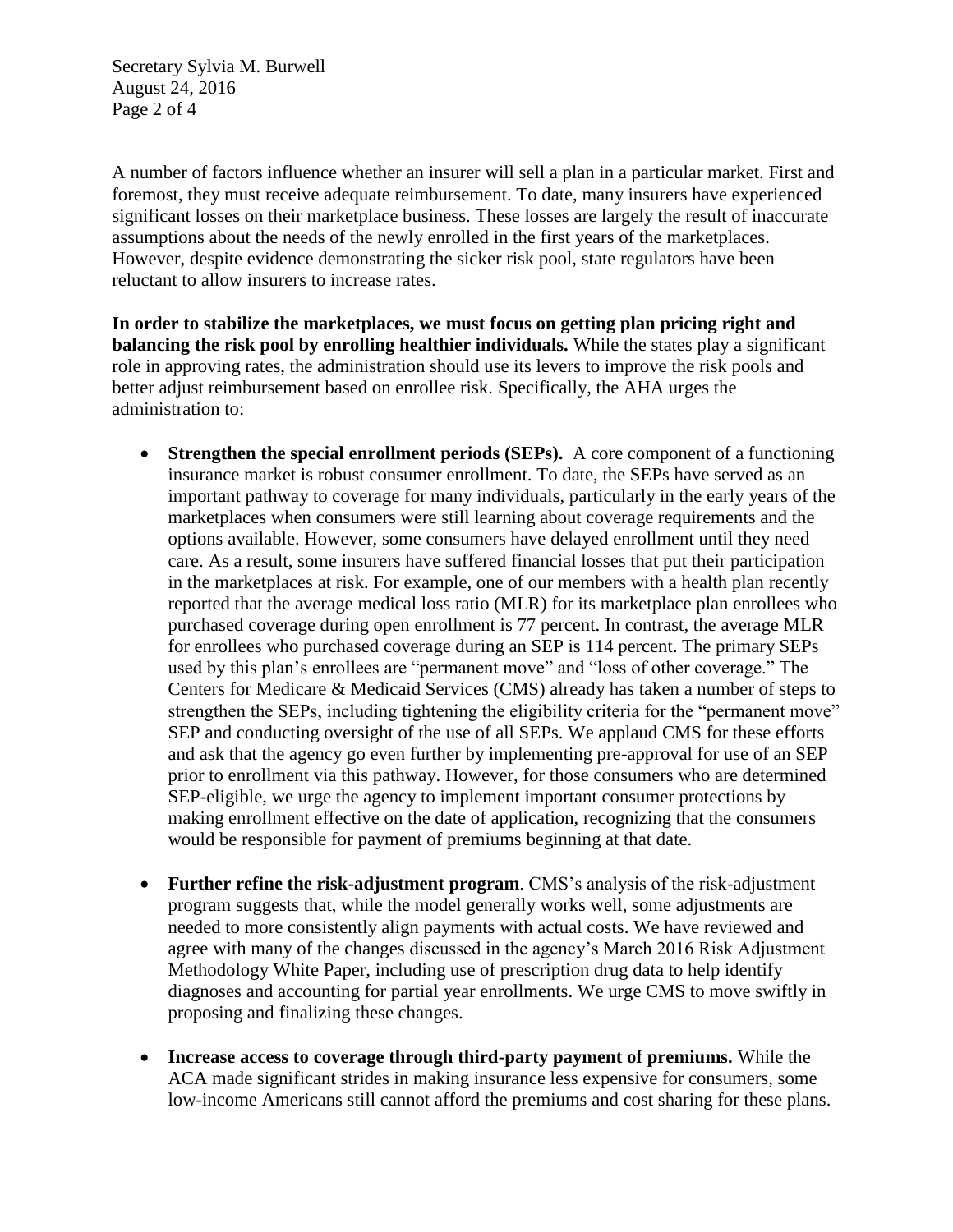As part of their charitable missions, some AHA members would like to assist these individuals by paying the consumer's portion of the premium and cost sharing, consistent with two of the "guardrails" CMS outlined in a February 7, 2014 FAO: 1) subsidies would be awarded based on financial need; and 2) the premium or cost-sharing payments would cover the entire policy year (which should be clarified to include the balance of a premium year in the event the need for financial support arises during a policy year). We therefore urge the agency to explicitly require qualified health plans (QHPs) to accept third-party premium and cost-sharing payments from hospitals, hospital-affiliated foundations and other charitable organizations for individuals not eligible for Medicare or Medicaid.

- **Enhance outreach and enrollment strategies.** As previously discussed, the AHA and our member hospitals and health systems have undertaken a number of efforts to connect individuals to coverage. However, we know more work must be done, particularly with younger, Hispanic adults. We urge the agency to dedicate greater federal resources toward both general and targeted outreach campaigns to increase the number of insured and improve the risk pool.
- **Support the development of state-level solutions**. Given statutory limitations on federal action, we encourage CMS to assist states in developing state-level solutions. For example, states may consider wrap-around risk-adjustment, reinsurance and risk corridor programs. One state, Alaska, already has authorized a state-level reinsurance program to improve the stability of its Health Insurance Marketplace. As a result, an additional insurer has opted to participate in the state's marketplace and the existing insurer has decreased its proposed rate increase for 2017. We encourage CMS to work with states to develop such solutions and to provide technical expertise, such as legal analyses of what is permissible under federal law.

Finally, we encourage CMS to work with state regulators to promote fair and sustainable plan pricing. While recent announcements of double-digit premium increases are alarming, we have reason to believe that such increases may be a one-time correction and necessary to stem insurer losses moving forward. It is well established that insurers mispriced plans in 2014 and 2015. Resistance by state regulators to increase rates perpetuates this underpricing. However, we also understand that states' evaluation of rate proposals may be challenged by lack of consistency in how plans report financial information. **We urge CMS to work with state regulators to ensure plans receive fair rate adjustments. However, as part of this, we also encourage CMS to work with states on improving oversight of and consistency in plans' financial reporting, which will help states to evaluate proposed rates.** CMS also should caution states from approving excessively low rates by plans intent on attracting market share, which inappropriately depress rates across all plans and destabilize markets.